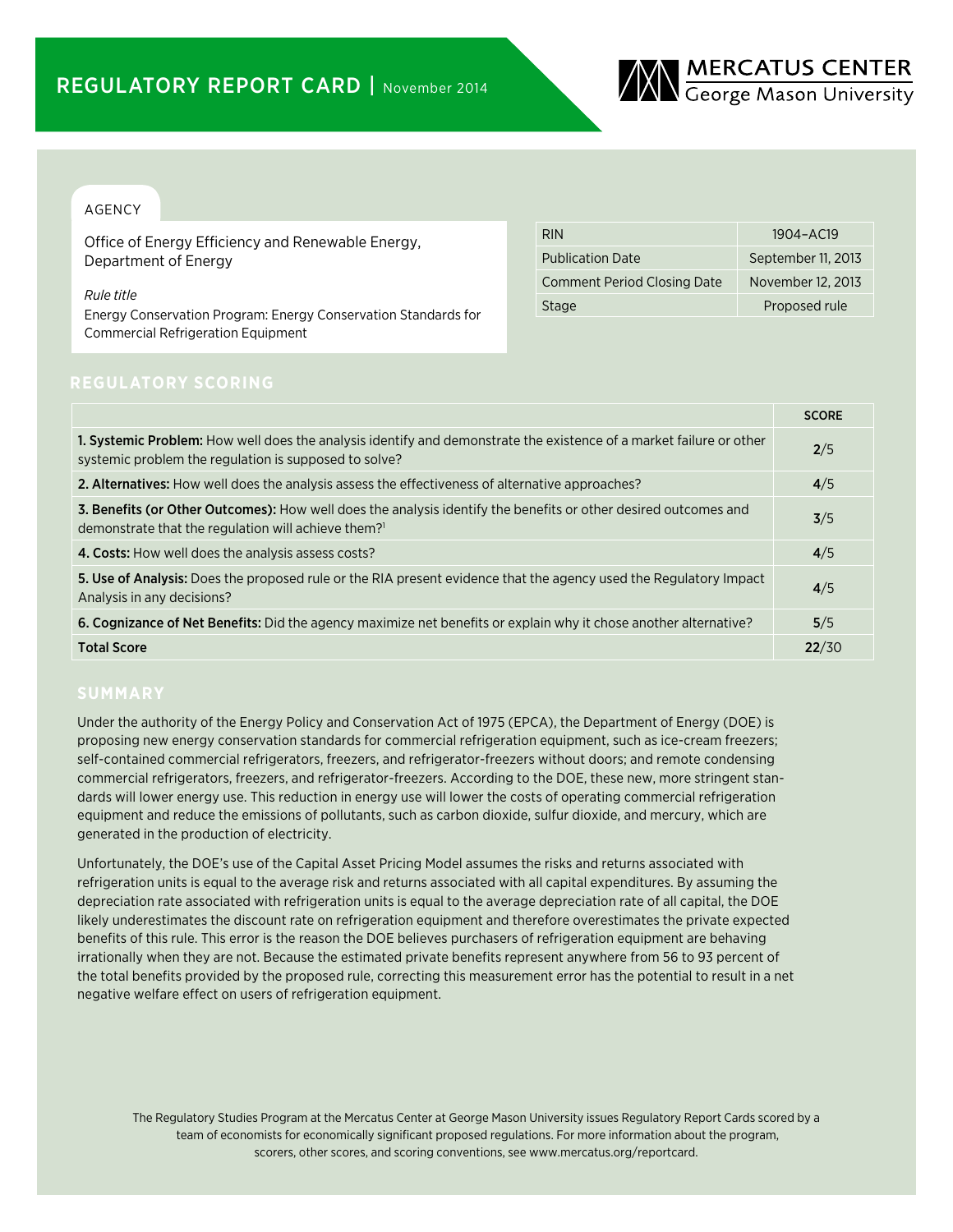# REGULATORY REPORT CARD | November 2014



| 1. Systemic Problem: How well does the analysis identify<br>and demonstrate the existence of a market failure or<br>other systemic problem the regulation is supposed to<br>solve?                                                                                                                                  | $\overline{2}$ |    |                                                                                                                                                                                                                                                                                                                                                                                                                                                                                                                                                                         |
|---------------------------------------------------------------------------------------------------------------------------------------------------------------------------------------------------------------------------------------------------------------------------------------------------------------------|----------------|----|-------------------------------------------------------------------------------------------------------------------------------------------------------------------------------------------------------------------------------------------------------------------------------------------------------------------------------------------------------------------------------------------------------------------------------------------------------------------------------------------------------------------------------------------------------------------------|
| Does the analysis identify a market failure or other sys-<br>temic problem?                                                                                                                                                                                                                                         | $\overline{3}$ | 1A | According to the proposed rule, these new standards address the following<br>failures of the private market: (1) lack of consumer information, (2) asymmet-<br>ric information, and (3) externalities. There is no serious discussion on these<br>points (NMPR, 55981).                                                                                                                                                                                                                                                                                                 |
| Does the analysis outline a coherent and testable theo-<br>ry that explains why the problem (associated with the<br>outcome above) is systemic rather than anecdotal?                                                                                                                                               | 3              | 1B | The theory is testable: lack of information and the costs of emissions not<br>paid by either producers or consumers results in the use of refrigeration<br>equipment that is less than efficient than would otherwise be the case. But<br>the irrationality theory is questionable since the beneficiaries are profit-<br>maximizing firms rather than fallible consumers.                                                                                                                                                                                              |
| Does the analysis present credible empirical support for<br>the theory?                                                                                                                                                                                                                                             | $\overline{2}$ | 1C | There is little to no evidence that lack of information or asymmetric informa-<br>tion is playing a role. Using FUND, DICE, and PAGE models, the agency pres-<br>ents evidence that emissions may be higher, but much of this evidence lacks<br>a complete understanding of the risks faced by operators. The DOE is mostly<br>interested in updating energy efficiency, as it has authority to do so.                                                                                                                                                                  |
| Does the analysis adequately address the baseline?<br>That is, what the state of the world is likely to be in the<br>absence of federal intervention not just now but in the<br>future?                                                                                                                             | $\overline{2}$ | 1D | Since this regulation comes closely at the heels of another regulation issued<br>in January 2009, the full impact of the regulation has not been felt by indus-<br>try. Hence the baseline is assumed to be the same as the one for the 2009<br>regulation. However, there has been an expansion of the equipment classes<br>(RIA, 5-4). If no new regulatory action is produced, zero net benefits are<br>expected. This suggests a lack of understanding on how equipment opera-<br>tors will respond to expected future increases in energy prices (NMPR,<br>55976). |
| Does the analysis adequately assess uncertainty about<br>the existence or size of the problem?                                                                                                                                                                                                                      | $\overline{2}$ | 1E | Multiple values for the social cost of carbon reflect uncertainty about the size<br>of the problem. There is no estimation on just how big the information gap<br>is or the magnitude of asymmetric information. The analysis assumes the<br>problem is large.                                                                                                                                                                                                                                                                                                          |
| 2. Alternatives: How well does the analysis assess alter-<br>native approaches?                                                                                                                                                                                                                                     | 4              |    |                                                                                                                                                                                                                                                                                                                                                                                                                                                                                                                                                                         |
| Does the analysis enumerate other alternatives to<br>address the problem?                                                                                                                                                                                                                                           | 5              | 2A | Yes, the DOE enumerates three non-regulatory policy alternatives (one of<br>which is no new regulatory action) and also lists alternative energy efficiency<br>standards (trail standard levels).                                                                                                                                                                                                                                                                                                                                                                       |
| Is the range of alternatives considered narrow (e.g.,<br>some exemptions to a regulation) or broad (e.g., per-<br>formance-based regulation vs. command and control,<br>market mechanisms, nonbinding guidance, information<br>disclosure, addressing any government failures that<br>caused the original problem)? | $\overline{4}$ | 2B | The proposed rule assesses five different trial standard levels (TSLs) for each<br>type of equipment. However, for all but the commercial refrigeration equip-<br>ment, these proposed rules are command-and-control regulations with no<br>consideration of other, market- or information-based alternatives. For com-<br>mercial refrigeration equipment, however, the RIA discusses the following<br>policy alternatives: (1) no change in standard, (2) customer rebates, (3) cus-<br>tomer tax credits, (4) manufacturer tax credits, and (5) early replacement.   |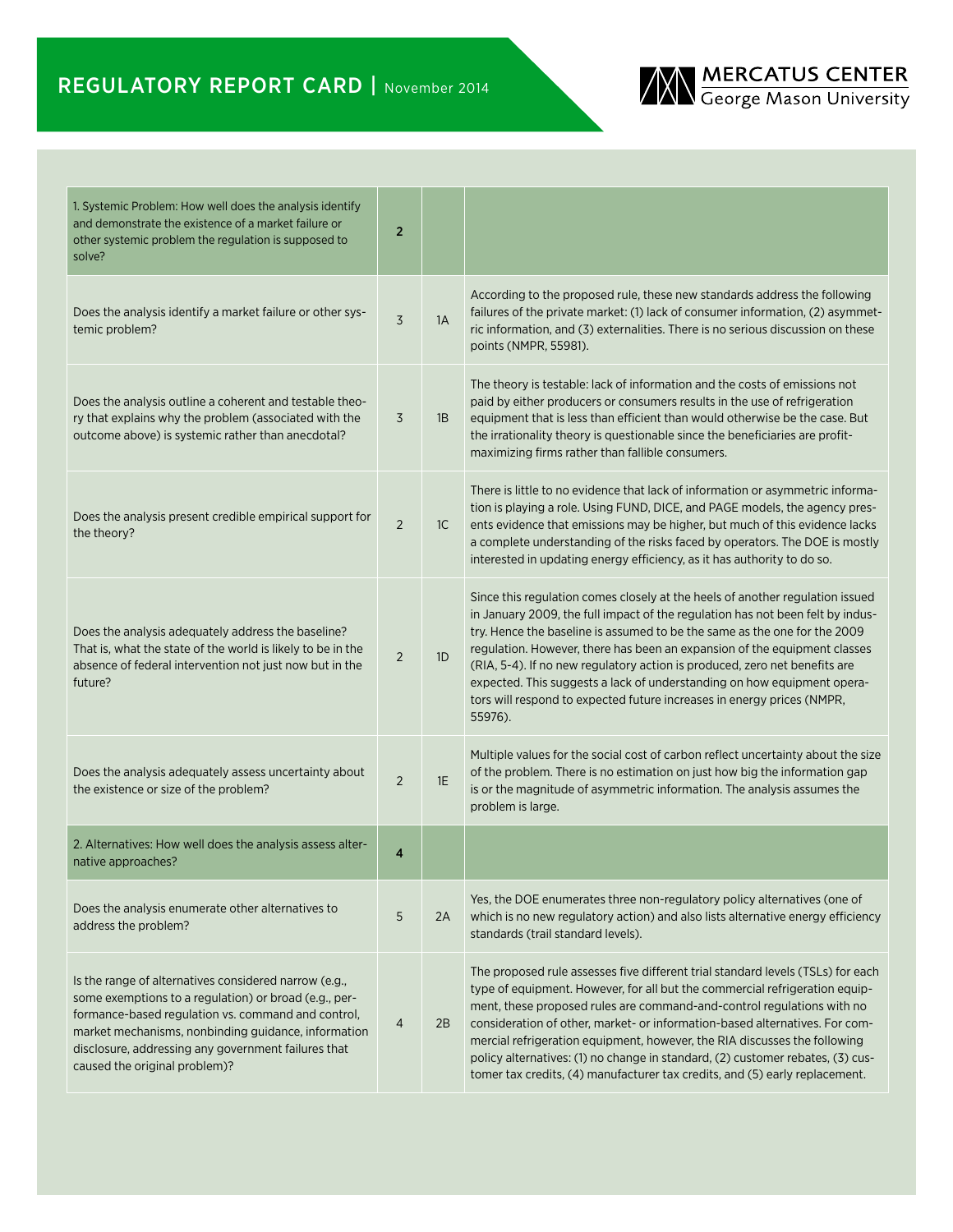# REGULATORY REPORT CARD | November 2014



| Does the analysis evaluate how alternative approaches<br>would affect the amount of benefits or other outcome<br>achieved?                                               | 5              | 2C | The proposed rule and the RIA provide great detail in their analysis of each<br>trial standard level alternative. Estimates for all energy efficiency standards<br>assume full compliance and provide net benefit figures. For nonregulatory<br>alternatives, the DOE assumes 100 percent compliance is unlikely and energy<br>savings and net present value are shown.                                                                                                                                                                                                                                                                                        |
|--------------------------------------------------------------------------------------------------------------------------------------------------------------------------|----------------|----|----------------------------------------------------------------------------------------------------------------------------------------------------------------------------------------------------------------------------------------------------------------------------------------------------------------------------------------------------------------------------------------------------------------------------------------------------------------------------------------------------------------------------------------------------------------------------------------------------------------------------------------------------------------|
| Does the analysis identify and quantify incremental<br>costs of all alternatives considered?                                                                             | 3              | 2D | The proposed rule provides detailed information on the benefits and costs<br>associated with each alternative, and thus the incremental costs can be cal-<br>culated moving from one alternative to the next. The engineering analysis<br>also looks at the incremental increases in equipment costs.                                                                                                                                                                                                                                                                                                                                                          |
| Does the analysis identify the alternative that maxi-<br>mizes net benefits?                                                                                             | 5              | 2E | Yes, the "DOE contrasted the benefits and burdens of TSL 4 with those of<br>TSL 3 because even though TSL 4 has higher energy savings than TSL 3, the<br>customer NPV values at TSL 3 are higher than at TSL 4. The estimated ener-<br>gy savings at TSL 3 is 0.920 quads of energy, whereas at TSL 4 the energy<br>savings are higher by about 9 percent at 1.001 quads. At TSL 3, DOE projects<br>an increase in customer NPV of \$1.705 billion at a 7-percent discount rate,<br>whereas at TSL 4 the customer NPV is lower by about 6 percent at \$1.606<br>billion, with the actual difference amounting to approximately \$99 million"<br>(NPRM, 55981). |
| Does the analysis identify the cost-effectiveness of<br>each alternative considered?                                                                                     | $\overline{4}$ | 2F | Yes, a cost-effectiveness calculation using a life-cycle cost model is estimated<br>for all TSLs and alternative polices for commercial refrigeration equipment.                                                                                                                                                                                                                                                                                                                                                                                                                                                                                               |
| 3. Benefits (or other Outcomes): How well does the<br>analysis identify the benefits or other desired outcomes<br>and demonstrate that the regulation will achieve them? | 3              |    |                                                                                                                                                                                                                                                                                                                                                                                                                                                                                                                                                                                                                                                                |
|                                                                                                                                                                          |                |    |                                                                                                                                                                                                                                                                                                                                                                                                                                                                                                                                                                                                                                                                |
| Does the analysis clearly identify ultimate outcomes<br>that affect citizens' quality of life?                                                                           | 4              | 3A | Principal benefits are customer cost savings and environmental benefits of<br>reduced emissions. The DOE estimates lower energy use, which will lower<br>electricity bills, and lower $CO2$ emissions, which will reduce the estimated<br>negative effects in "eight market and nonmarket sectors: agriculture, for-<br>estry, water, energy (based on heating and cooling demand), sea level rise<br>(based on the value of land lost and the cost of protection), ecosystems,<br>human health (diarrhea, vector-borne diseases, and cardiovascular and<br>respiratory mortality), and extreme weather" (RIA, 14A-8).                                         |
| Does the analysis identify how these outcomes are to<br>be measured?                                                                                                     | $\overline{4}$ | 3B | Customer cost savings are calculated as the monetary value of energy sav-<br>ings. The value of reduced carbon emissions is calculated using estimates<br>of the social cost of carbon. Nitrogen oxide emissions are also calculated.<br>Reduction in other gases (sulfur dioxide, mercury, methane, and nitrous diox-<br>ide) are quantified but not monetized.                                                                                                                                                                                                                                                                                               |
| Does the analysis provide a coherent and testable<br>theory showing how the regulation will produce the<br>desired outcomes?                                             | 3              | 3C | By requiring firms to invest in more efficient-and costly-equipment<br>upfront, operators will use less energy when operating the equipment. Since<br>commercial refrigeration equipment operates 24 hours a day, the rebound<br>effect is unlikely to be present.                                                                                                                                                                                                                                                                                                                                                                                             |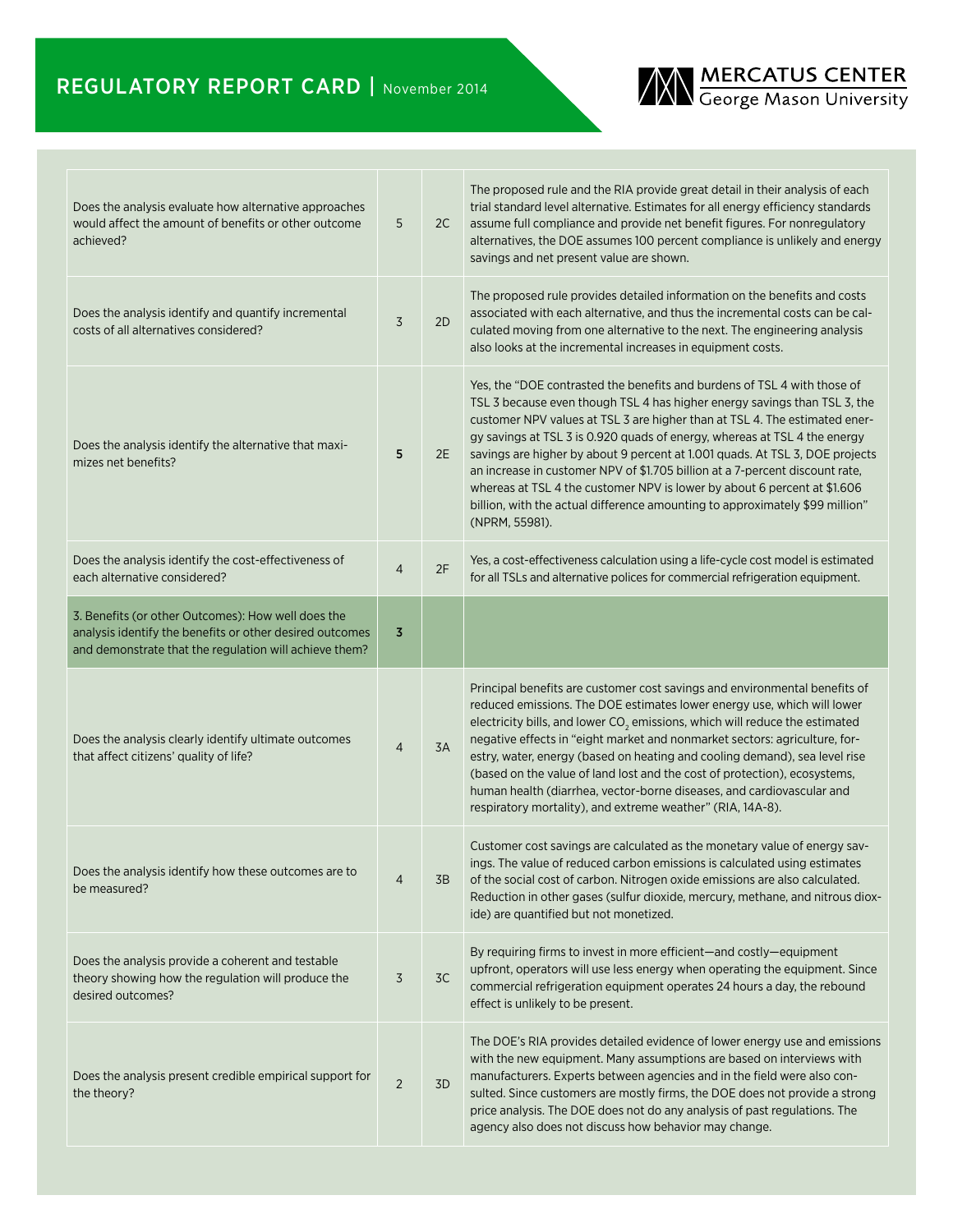

| Does the analysis adequately assess uncertainty about<br>the outcomes?                                                                 | $\overline{4}$          | 3E | Yes, the analysis addresses uncertainty by using different energy use values.<br>The DOE uses a software package called "Crystal Ball" to generate probabil-<br>ity distribution of life-cycle cost based on variability in key input parameters.<br>Three different price forecasts, different economic growth scenarios, and<br>different value of emission scenarios are used. Sensitivity analysis is also<br>completed with a shorter time horizon of nine years.                                                                                                                                                                                                                                                              |
|----------------------------------------------------------------------------------------------------------------------------------------|-------------------------|----|-------------------------------------------------------------------------------------------------------------------------------------------------------------------------------------------------------------------------------------------------------------------------------------------------------------------------------------------------------------------------------------------------------------------------------------------------------------------------------------------------------------------------------------------------------------------------------------------------------------------------------------------------------------------------------------------------------------------------------------|
| Does the analysis identify all parties who would receive<br>benefits and assess the incidence of benefits?                             | $\overline{2}$          | 3F | The agency assesses how much of the higher initial cost of producing new<br>refrigeration equipment will be passed on through markups to operators.<br>There is very little discussion on how higher overall costs will be passed on to<br>consumers. This might be ignored because TSLs 1, 2, and 3 all result in lower<br>costs for operators, while TSL 4 and TSL 5 result in higher overall costs for<br>operators.                                                                                                                                                                                                                                                                                                             |
| 4. Costs: How well does the analysis assess costs of the<br>regulation?                                                                | $\overline{\mathbf{4}}$ |    |                                                                                                                                                                                                                                                                                                                                                                                                                                                                                                                                                                                                                                                                                                                                     |
| Does the analysis identify all expenditures likely to arise<br>as a result of the regulation?                                          | $\overline{4}$          | 4A | The DOE calculates the cost of materials, cost of labor, and overhead<br>costs for each level. The effects on industry cash flow are estimated.<br>Teardown analysis is completed. Operating costs and installed costs are<br>also considered.                                                                                                                                                                                                                                                                                                                                                                                                                                                                                      |
| Does the analysis identify how the regulation would<br>likely affect the prices of goods and services?                                 | $\overline{3}$          | 4B | The DOE estimates the higher costs faced by producers buying the equip-<br>ment and the ability of these producers to pass these costs on to consumers.<br>The DOE also looks at the costs faced by large and small producers and large<br>and small users of commercial refrigeration equipment. The agency also<br>looks at the effects of each standard on employment.                                                                                                                                                                                                                                                                                                                                                           |
| Does the analysis examine costs that stem from chang-<br>es in human behavior as consumers and producers<br>respond to the regulation? | $\overline{3}$          | 4C | The DOE only assesses how the higher priced equipment might be shared by<br>consumers and supplies of refrigerated products. There is a dearth of analy-<br>sis of how operators of refrigeration equipment might delay their purchases<br>of new, higher-cost equipment. The impacts on employment were obtained<br>from interviews with manufacturers. The DOE notes that the worst case sce-<br>nario would be if all production moved offshore; otherwise, only TSL 5 sees<br>an increase in employment in the production side. ImSET analysis suggests<br>higher overall employment in the short run. There is some discussion on new<br>and emerging technologies, especially LED technology, which will affect<br>producers. |
| If costs are uncertain, does the analysis present a range<br>of estimates and/or perform a sensitivity analysis?                       | $\overline{4}$          | 4D | The DOE performs a Monte Carlo simulation with a range of values and<br>probability distributions to account for the ranges of values that may be<br>typically associated with the respective input values, such as construction<br>costs, repair costs, and future food shipments. A sensitivity analysis is also<br>completed in the area of emissions. Between zero to 41 percent of customers<br>would experience a net cost.                                                                                                                                                                                                                                                                                                   |